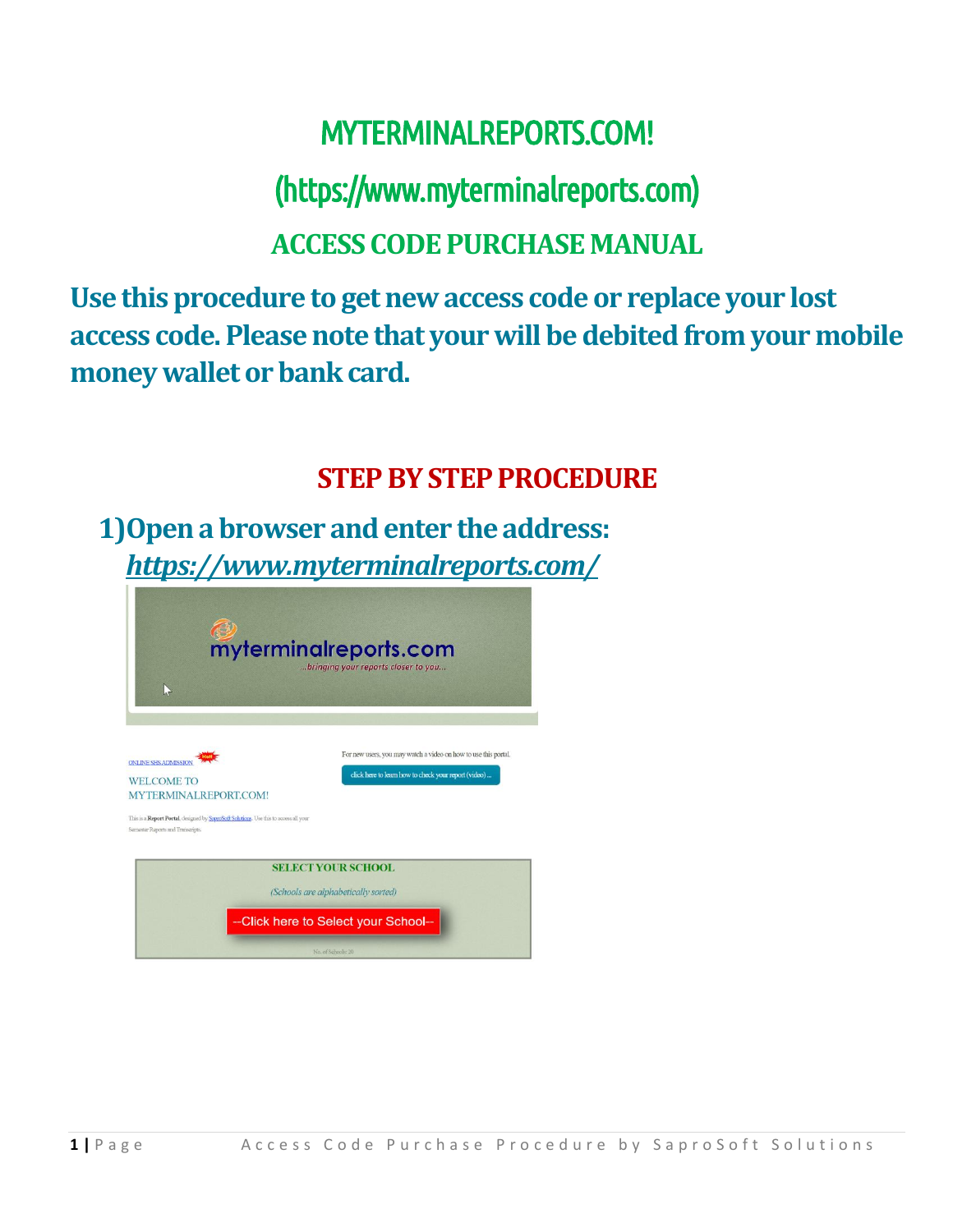### **2) Select your School from the list of schools**



#### **3) Click on the link "Get Access Code".**

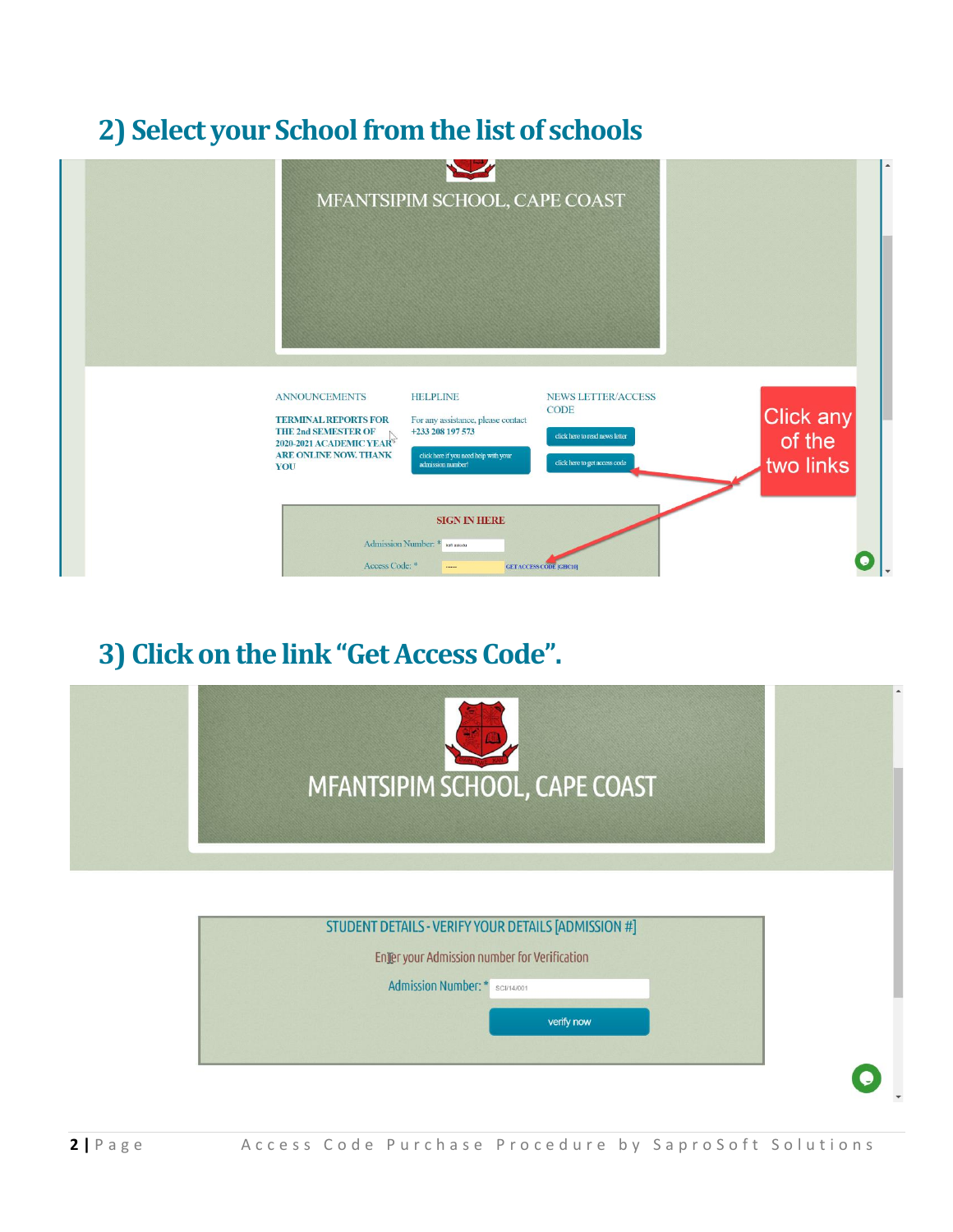### **4)Enter your Ward's AdmissionNember for verification and click on "Verify Now".**



|                            | <b>PAYMENT DETAILS</b><br>You will be charged GHC10 from MoMo/Debit Card that you would<br>provide, the new Access Code would be sent to your Phone # registered<br>with the School and Payment Reference sent to the Email Address<br>Entered. |
|----------------------------|-------------------------------------------------------------------------------------------------------------------------------------------------------------------------------------------------------------------------------------------------|
| First Name: *              | <b>JUSTICE</b>                                                                                                                                                                                                                                  |
| Last Name: *               | <b>TWEIKU</b>                                                                                                                                                                                                                                   |
| Email address: *           | Email address                                                                                                                                                                                                                                   |
| <b>Admission Number:</b> * | SCI/19/085                                                                                                                                                                                                                                      |
| Phone number: *            | New Access Code would be sent via this No.<br>554922616                                                                                                                                                                                         |
|                            | pay now                                                                                                                                                                                                                                         |
|                            | Secured by <b>paystack</b>                                                                                                                                                                                                                      |
| <b>VISA</b>                | Monev<br>mastercard                                                                                                                                                                                                                             |

*Please note that the new code would be sent to the phone number registered with the school, enter your email address to receive the payment reference code.*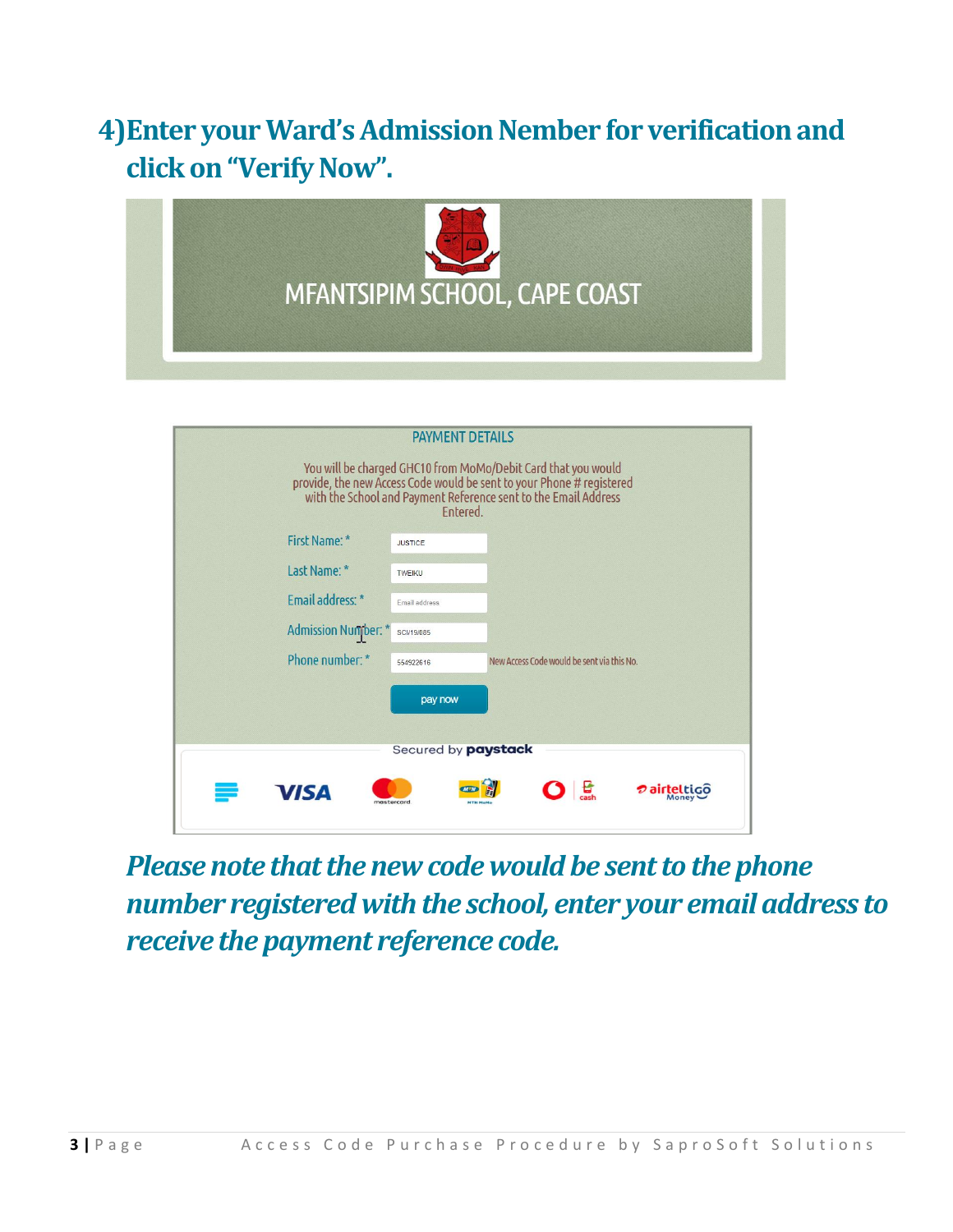# **5) Enter you email address andclick "pay now".**

| <b>PAY WITH</b>                     | saprosoft@saprosoft.net<br>Pay GHS 30                                       |
|-------------------------------------|-----------------------------------------------------------------------------|
| $\equiv$ Card                       | <b>TEST</b>                                                                 |
| Mobile Money<br>$\pmb{\mathcal{C}}$ | ¢                                                                           |
|                                     | Use the test mobile money number and<br>provider below to start the payment |
|                                     | 0551234987<br>$\star$                                                       |
|                                     | <b>MTN</b>                                                                  |
|                                     | <b>Confirm</b><br>$\int_{\mathbb{R}}$                                       |
|                                     |                                                                             |
|                                     |                                                                             |

- **Select the mode ofpayment (Debit/Credit Card or Mobile Money)**
- **Enter Card Details or Mobile money no**
- **Note the Amount to be charged.**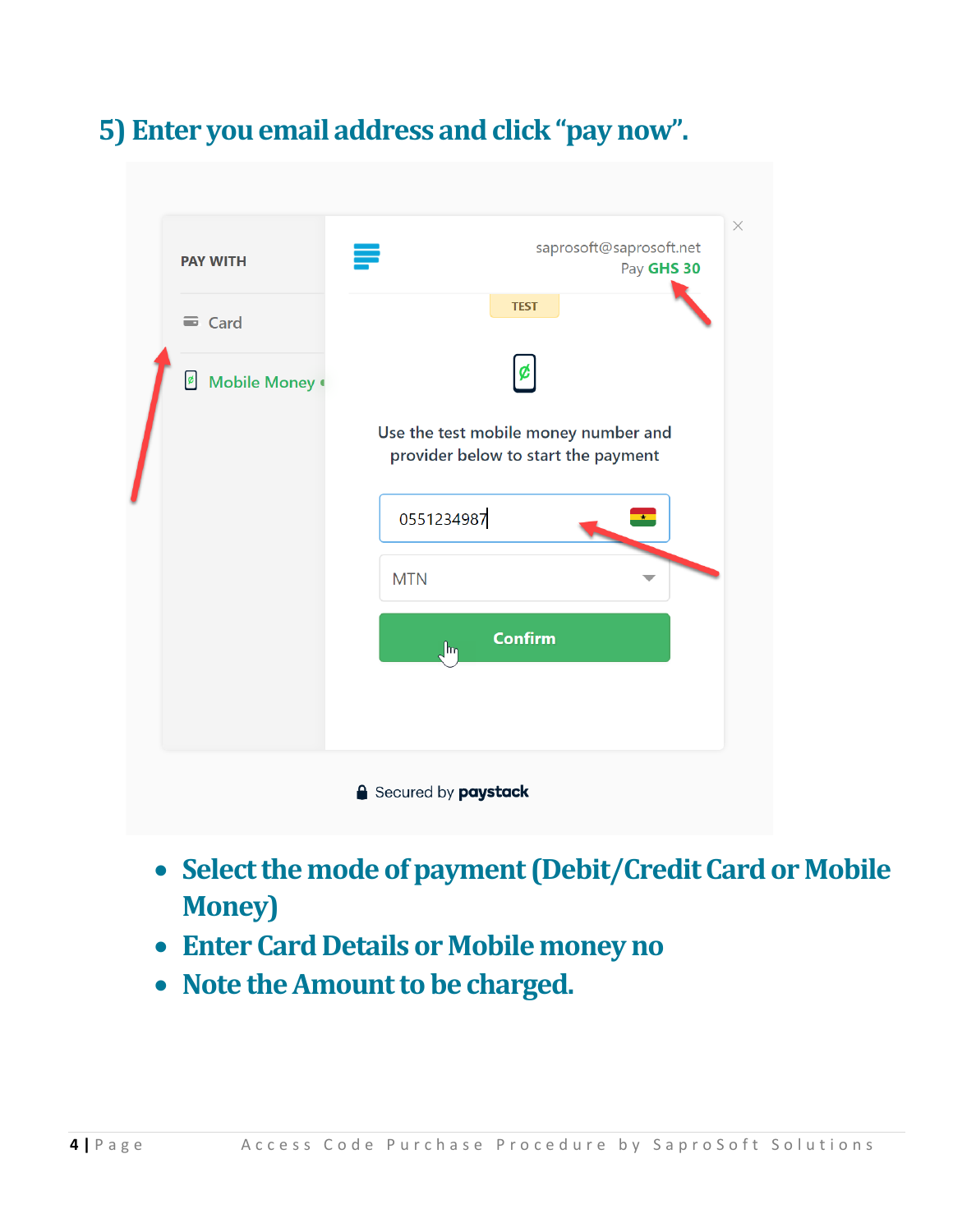### **6) Click "Confirm" to be continue**



### **A token would be sent to your number, check your message and enter it in the box, be patient as this may take a little longer.**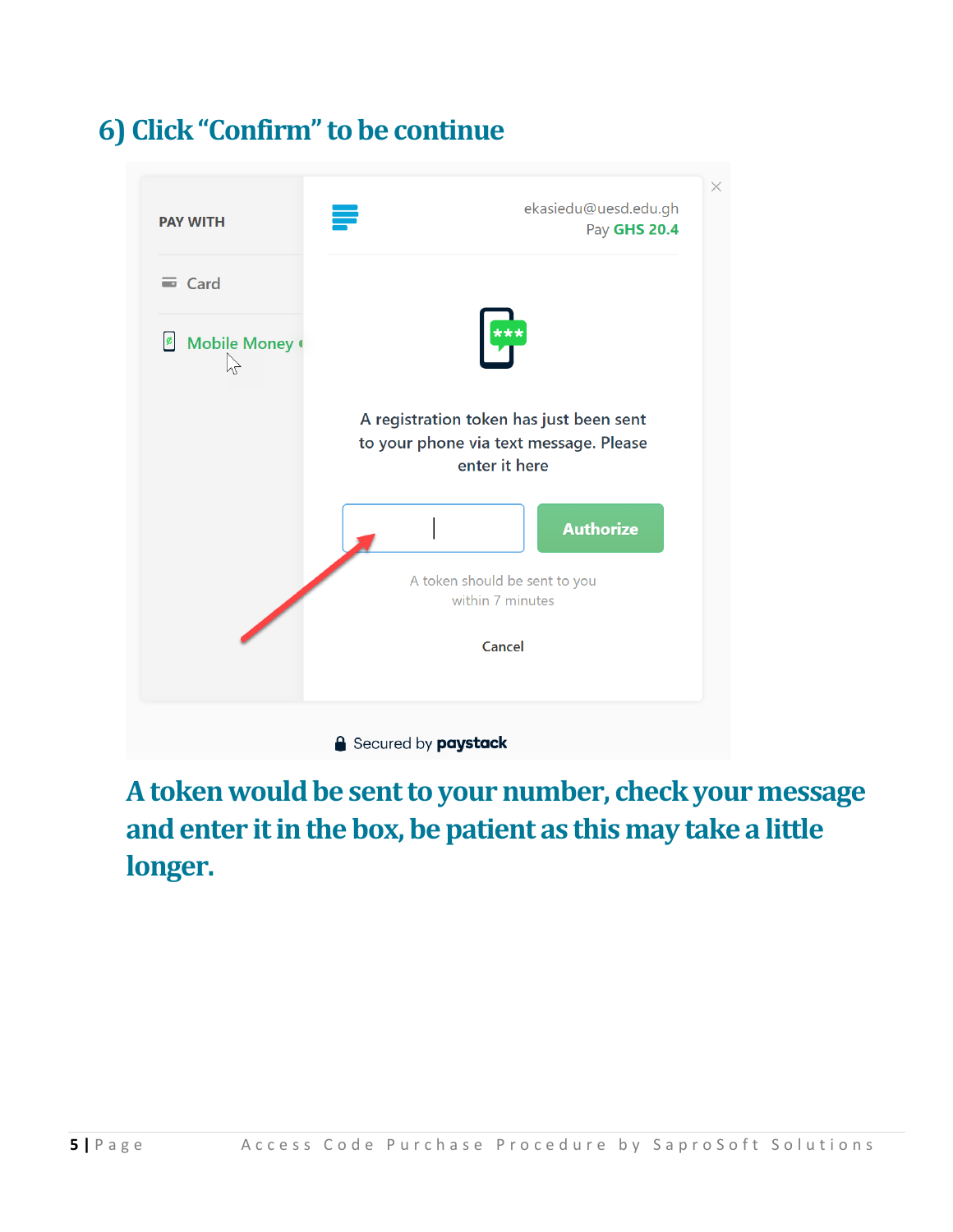# **7) Click "Authorize"**

| <b>PAY WITH</b>                            | ekasiedu@uesd.edu.gh<br>₹<br>Pay GHS 20.4              |
|--------------------------------------------|--------------------------------------------------------|
|                                            |                                                        |
| $\equiv$ Card                              |                                                        |
|                                            |                                                        |
| $\boldsymbol{\mathcal{C}}$<br>Mobile Money | 175                                                    |
|                                            |                                                        |
|                                            | Please complete the authorisation                      |
|                                            | process by inputting your PIN on your<br>mobile device |
|                                            |                                                        |
|                                            | Cancel                                                 |
|                                            |                                                        |
|                                            |                                                        |
|                                            |                                                        |
|                                            | <b>Secured by paystack</b>                             |

• **Enter your mobile money PIN, and answer YES for the amount to be debited.**

#### • **If this prompt does not come, do the following:**

- o Dial **\*170#** select **Option 10**, *My Wallet.*
- o Select **Option 3** for *My Approvals*.
- o Enter PIN to get your Pending Approval List
- o Select pending transaction to approve
- o Select Option 1 **YES** to approve the transaction or Option 2 **NO** to reject the transaction.